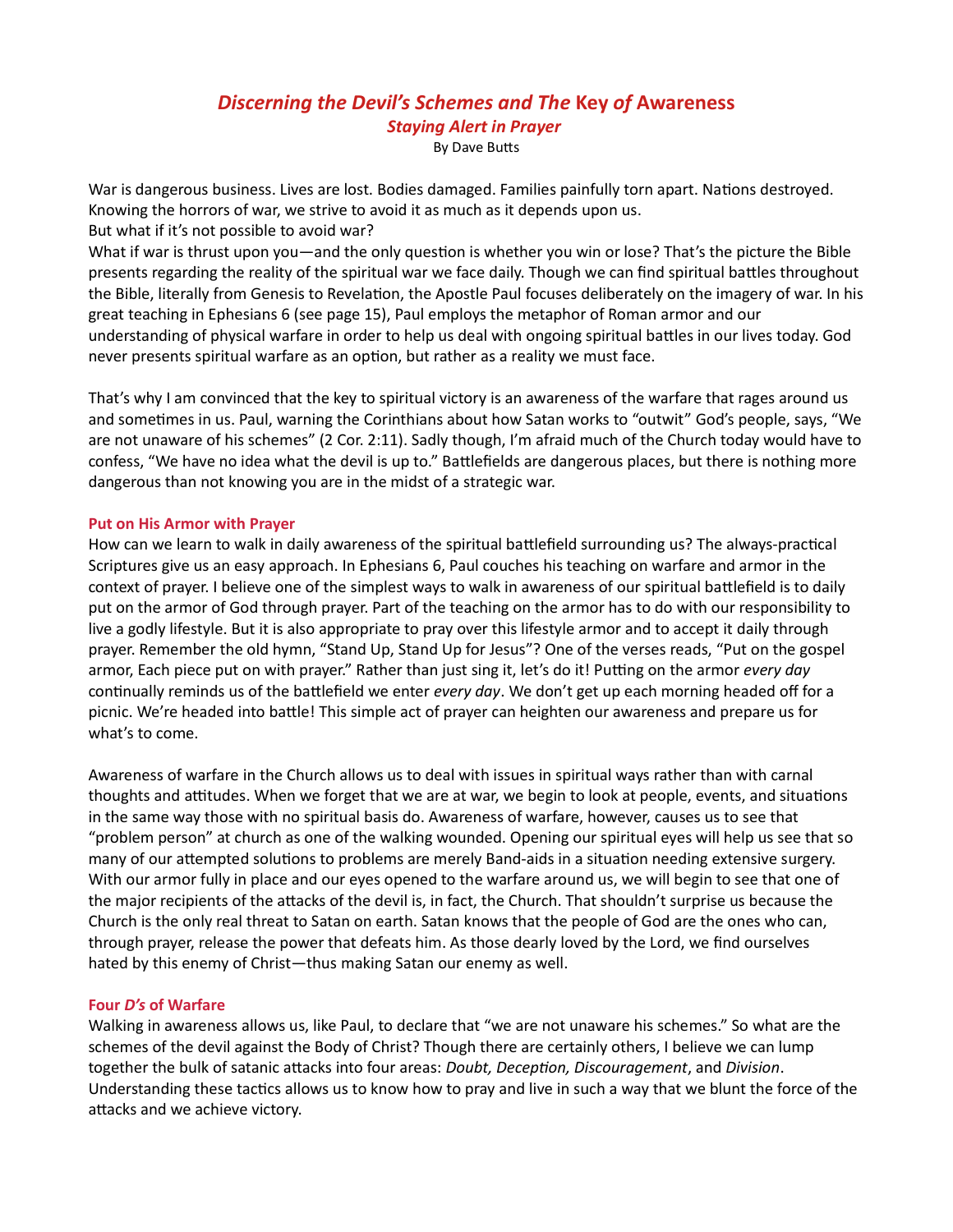Doubt. The devil has always attempted to get God's people to fall into doubt, especially regarding the Word of God. As far back as the Garden of Eden, the voice of the serpent encouraged this kind of doubt: "Did God really say. . . ?" That same voice with the same message still tries to get Christians to doubt the authority and accuracy of God's Word. Perhaps you've been in a discussion in a B ble study and heard, "I know the Bible says that, but I believe. . . ." However, God's Word is the ultimate authority. Another area of doubt the devil uses is whether or not God truly loves us. Most of us have heard that insidious whisper, "How could God love you?" Even if we have an intellectual understanding of the truth of God's love, sometimes we do not allow ourselves to rest in and enjoy the Lord's deep love for us. This is Satan's attack on the very nature of the God who is pure love.

Satan goes after the Word of God and the nature of God with his relentless attempts to sow seeds of doubt. When we learn to recognize these attacks, we will see how serious they are. This isn't just a side issue that can be ignored. We must begin our counterattack by praying prayers of faith. When, as a way of life, we combat doubt with faith, we gain the victory.

Deception. The second area of attack is deception. Jesus, who knew Satan from the beginning, said that Satan is a liar (John 8:44). Of course we see many obvious marks of deception in the church, with the growth of false doctrines, including false doctrines regarding demons. What is not so obvious is the way the devil deceives even those of us who hold to the Word and to sound doctrine. Perhaps the most significant example is the way Satan has deceived us into confusing *hearing* the Word with *doing* the Word. Across the board, I believe this is the most prevalent, serious deception in the Church today. Sunday after Sunday, millions of us sit under the teaching of the Word, yet we walk out of church and fail to accept the responsibilities of living out what we have heard. How is it that a man can sit in church for 50 years, hearing the Word of God taught, yet he gets meaner and less loving as he ages? Satan's deception spares no one. I often find myself at a conference, listening to a great speaker. I walk out thrilled by his passion and power and the truth I have heard. That's the first step of deception. I feel good because I agree with what I heard. Yet I haven't made a commitment to do anything. I just enjoyed what I heard. As a matter of fact, I will often ask, "When is he speaking again?" An addiction to hearing the Word is often tragically divorced from actually doing the Word. Recognizing the hand of the great deceiver, though, will cause us to begin to live differently. We find ourselves praying passionately that we ourselves will be doers of the Word and not just hearers. We pray that the Church will hear the truth, discern the truth, and act upon the truth. We stand against the lie and for the truth!

**Discouragement.** One of the most effective weapons of our enemy is discouragement. He knows that we will need courage to walk in victory throughout all of life, so he goes all out to steal our courage. That's really the root meaning of *discourage*—to take away courage. You've seen "the discouraged" at church haven't you? They used to be involved in church activities, but a failed program here, a criticism there, failure to receive help—and soon they are barely involved or even rarely attending. The enemy has stolen their courage.

Jesus said that the devil is a thief who "comes only to steal and kill and destroy" (John 10:10). Tragically, the enemy uses other believers to steal that courage too. In Hebrews 10:25, the Lord warns us against failing to meet together. Why? Because God designed our times of gathering with other believers to be times when we give courage to one another for the great tasks we have ahead of us—for life itself. When we come together as the Body of Christ, we are literally to hand out courage to each other. That's encouragement! But the thief comes in, and we find ourselves stealing courage from (discouraging) others through our criticisms and even through a failure to pass along courage (encourage).

Once again, awareness helps us discern what the enemy is doing. We begin to pray for courage for our brothers and sisters. We commit to speaking words that encourage and not discourage. That which the enemy tries to steal, we come to bring abundantly—that is, the courage to live a life that pleases Christ.

Division. The last of these attacks, one of the most deadly, is that of division. It is not just the division of denominations, but the divisiveness within those denominations and within individual congregations. Satan has truly been successful in bringing about division within the Church, leaving mulƟtudes without shepherds and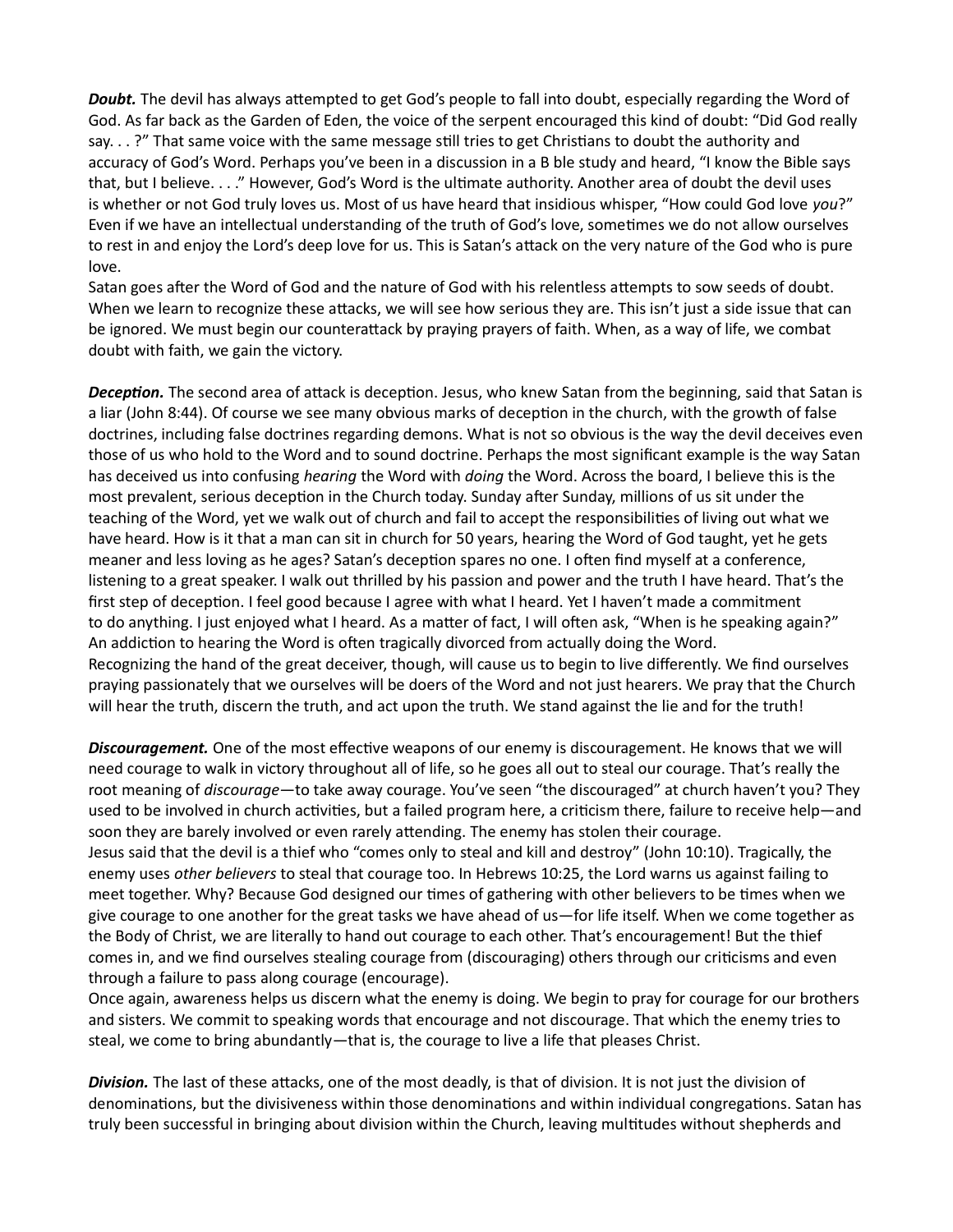countless millions walking away from the Church. One thing we can count on in spiritual warfare is that whatever Jesus loves, Satan hates. Even a cursory reading of Jesus' great high priestly prayer in John 17, shows us how much Jesus longs for unity within His Church. Satan mocks Jesus' passion for unity. And Christ's own people often ignore it. The best way we can walk with Jesus in unity is to learn to pray with Him. As we join our prayers for unity with the prayers of Jesus in John 17, we find that our own hearts begin to change. We come to the point where we would rather die than cause division in the Body of Christ. A church that prays with Jesus over the things that Jesus prayed for is unstoppable!

#### Live in Reality

The Christian who walks in awareness is not engaged in a paranoia that sees the devil behind every bush. Rather, perhaps only the "aware Christian" has a firm grasp of the reality of the demonic realm spoken of in the Scriptures. After teaching us about the armor of God and the reality of spiritual warfare, Paul closes by saying, "With this in mind, be alert and always keep on praying for all the saints" (Eph. 6:18, emphasis added). Not only can we pray for ourselves (putting on the armor of God); we can intercede for our brothers and sisters in Christ fighting in rank beside us. We are at war, so pray as one who is fully engaged and living in the reality of the everpresent battlefield.

#### Seven Tools to Prepare Yourself for Warfare Prayer

So many believers are blindsided when Satan messes with them mentally, physically, or spiritually. Not everything that happens is caused by Satan, but Scripture says "he is filled with fury, because he knows that his time is short" (Rev. 12:12). As followers of Jesus, we don't have to be afraid that we might be attacked at any moment. But our Lord has given us many ways to prepare ourselves for whatever battles come. Here are seven specific prayer tools, designed by God, to help us defeat the enemy of our souls.

1. Put on the full armor of God (Eph. 6:11) is not a suggestion. It is a command! As you pray each morning, deliberately dress for battle by placing on each piece of armor and asking God to protect you from attack. Also ask Him to make you dangerous for the sake of the Kingdom. Suggestion: Pray something like this: "Lord, today I put on the belt of truth. Protect me from listening to any lies of Satan and convict me when I am tempted to speak any exaggerations or untruths. Help me to discern truth from error."

2. Train yourself to be self-controlled and alert. Proverbs 25:28 says, "Like a city whose walls are broken down is a man who lacks self-control." A city with broken-down walls is easy for an enemy to penetrate. By exercising self-control—especially when we face temptation—and learning to be alert for signs of the devil's attacks, we can train ourselves to be in a state of continual readiness. Suggestion: Ask God to keep you self-controlled, alert, and ready to fight temptation. This is a prayer He wants to answer!

**3. Know your enemy is not flesh and blood** (Eph. 6:12). Jesus tells us to love and pray for our enemies and those who mistreat us (Matt. 5:44). Sometimes the devil will use others, or even us, to do his work. Suggestion: The next time you are tempted to fight the wrong enemy, ask the Spirit to prompt you to pray for others rather than retaliate or respond in anger.

4. Learn to use the sword of the Spirit, which is the Word of God. Jesus is our greatest example of using the Word of God against the devil. During His time of temptation in the desert (Matt. 4), Jesus consistently thwarted the attempts of Satan by saying, "It is written. . . ." This weapon is the only "offensive" part of the armor of God. Suggestion: Practice praying the Word of God back to God.

5. Pray out loud so Satan can hear you. Jesus responded to the temptations of the devil out loud and with Scripture! He also commanded evil spirits to come out of people. There is power in praying out loud, as Satan likely cannot read your thoughts. Therefore, ask God to make you bold enough to speak your prayers aloud. Suggestion: If praying out loud is difficult for you, practice by praying Scripture out loud.

6. Respond to the attacks of the enemy with worship. Worship is prayer! It keeps our hearts, minds, and spirits focused upon Jesus and His power rather than upon our problems or attacks of Satan. At the same time, the devil abhors our worship. So God gets the victory. Suggestion: When you are tempted by the devil, turn on worship music. Worship silences the foe and the avenger (Ps. 8:2).